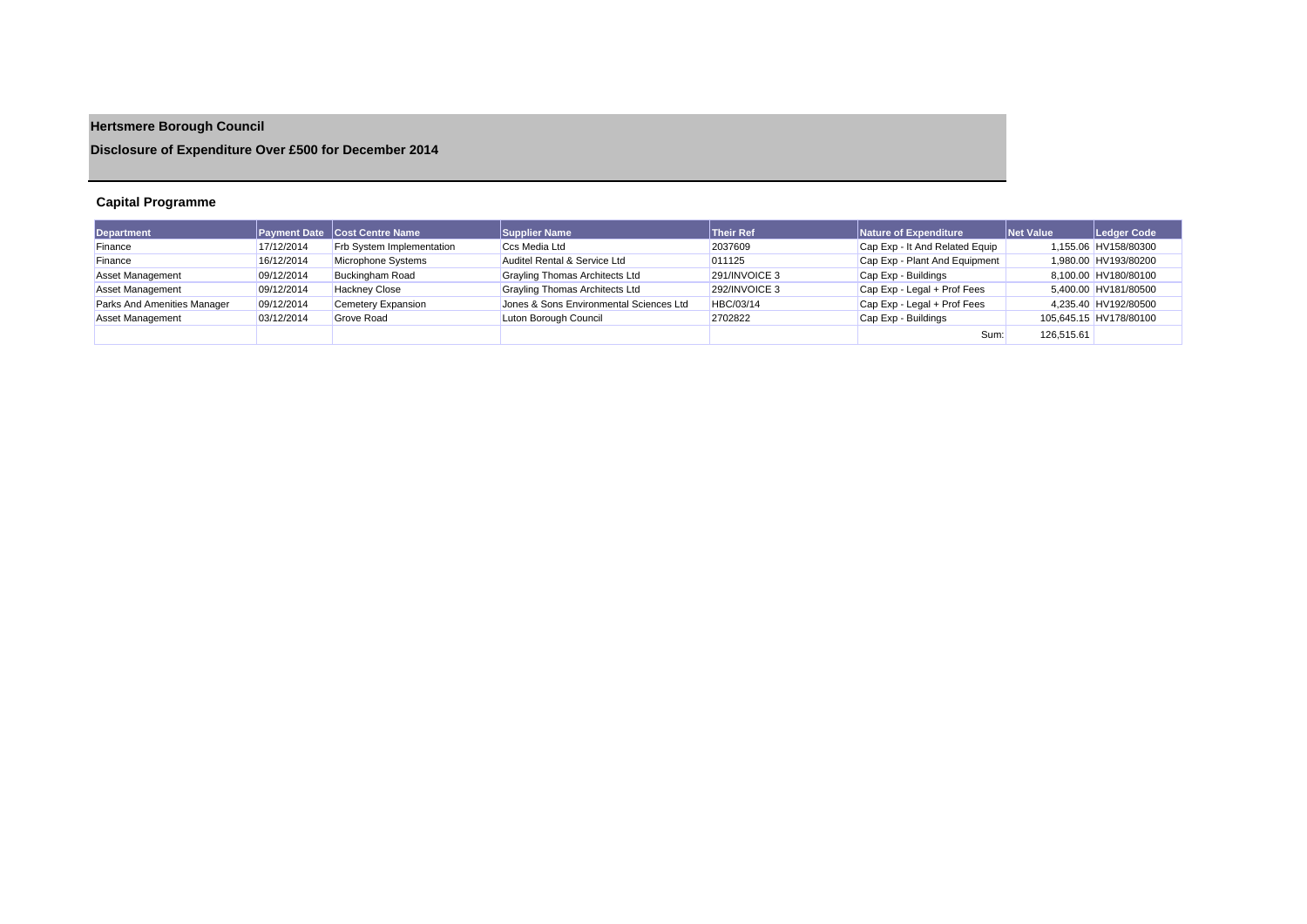## **Hertsmere Borough Council**

## **Disclosure of Expenditure Over £500 for December 2014**

#### **Revenue**

| <b>Department</b>                | <b>Payment Date</b> | <b>Cost Centre Name</b>           | <b>Supplier Name</b>                     | <b>Their Ref</b> | Nature of Expenditure        | <b>Net Value</b> | <b>Ledger Code</b>    |
|----------------------------------|---------------------|-----------------------------------|------------------------------------------|------------------|------------------------------|------------------|-----------------------|
| Corporate Management             | 22/12/2014          | Corporate Management              | <b>Barclays Bank</b>                     | 201412229663     | <b>Bank Charges</b>          |                  | 4.111.75 HB220/04404  |
| <b>Print Services</b>            | 22/12/2014          | Design + Print Services           | Pitney Bowes Ltd                         | 43500020         | Postal Franking              |                  | 5.000.00 HN900/04506  |
| Revenues                         | 18/12/2014          | Council Tax                       | Company Barclaycard                      | NOVEMBER 14      | <b>Court Costs</b>           |                  | 840.00 HB610/04418    |
| Asset Management                 | 17/12/2014          | S.Mimms Village Hall              | Chubb Fire & Security Ltd                | 4967524          | <b>General Repairs</b>       |                  | 531.66 HD211/02009    |
| Asset Management                 | 17/12/2014          | <b>Civic Offices</b>              | Npower Ltd                               | <b>LGURFCRS</b>  | Electricity                  |                  | 8.184.17 HN700/02102  |
| Asset Management                 | 17/12/2014          | <b>Civic Offices</b>              | <b>Affinity Water Limited</b>            | 1071683-8/10.12  | <b>Water Rates</b>           |                  | 682.27 HN700/02104    |
| Asset Management                 | 17/12/2014          | Bushey Museum - Rudolph Rd        | Chubb Fire & Security Ltd                | 4976981          | <b>General Repairs</b>       |                  | 779.95 HD121/02009    |
| Corporate Management             | 17/12/2014          | Corporate Management              | Grant Thornton Uk Llp                    | 8280147          | <b>External Audit Fees</b>   |                  | 16,230.30 HB220/04430 |
| <b>Democratic Services Unit</b>  | 17/12/2014          | <b>Democratic Services</b>        | University Of Birmingham                 | AEBF200/23217    | <b>Training External</b>     |                  | 650.00 HN310/01403    |
| <b>Development Control</b>       | 17/12/2014          | <b>Development Management</b>     | Macdonald & Company                      | 0000057605       | Salaries - Agency            |                  | 1,317.50 HG200/01004  |
| Development Control              | 17/12/2014          | Development Management            | Macdonald & Company                      | 0000057604       | Salaries - Agency            |                  | 1,184.70 HG200/01004  |
| Development Control              | 17/12/2014          | Development Management            | Macdonald & Company                      | 0000057607       | Salaries - Agency            |                  | 900.50 HG200/01004    |
| <b>Development Control</b>       | 17/12/2014          | Development Management            | Savills (Uk) Limited                     | U606551          | <b>Viability Assessments</b> |                  | 4.750.00 HG200/05606  |
| <b>Drainage Services</b>         | 17/12/2014          | <b>Engineering Services Unit</b>  | <b>Ess Safeforce</b>                     | 2909104          | Equip + Furn Funded By Rev   |                  | 503.00 HE620/04001    |
| <b>Drainage Services</b>         | 17/12/2014          | <b>Drainage Consultancy</b>       | Euro Environmental Contracts Ltd         | 0000004158       | <b>Contractors Payments</b>  |                  | 850.00 HE640/05601    |
| <b>Environmental Health</b>      | 17/12/2014          | Contaminated Land                 | <b>Stm Environmental Consultants Ltd</b> | 617              | <b>Contractors Payments</b>  |                  | 2.200.00 HE862/05601  |
| <b>Highway Related Items</b>     | 17/12/2014          | <b>Street Name Plates</b>         | G&G Signs                                | 25566            | <b>Contractors Payments</b>  |                  | 1.328.00 HH700/05601  |
| <b>Information Services Unit</b> | 17/12/2014          | Civic Office Telephones           | Daisy Communications Ltd                 | 4635266          | Telephones- Bt Equipment     |                  | 725.80 HN210/04504    |
| Parks And Amenities Manager      | 17/12/2014          | Parks                             | J & S O'Connell                          | JS 1297          | <b>General Repairs</b>       |                  | 3,400.00 HD300/02009  |
| <b>Planning Policy</b>           | 17/12/2014          | Planning Improvement Project      | Anne Jagger                              |                  | Salaries - Agency            |                  | 759.76 HG210/01004    |
| <b>Planning Policy</b>           | 17/12/2014          | <b>Local Development Scheme</b>   | Hertfordshire County Council             | 1801627290       | <b>Consultants Fees</b>      |                  | 9.502.54 HG310/05600  |
| <b>Print Services</b>            | 17/12/2014          | Design + Print Services           | Df One Design                            | <b>HBC035</b>    | <b>Contractors Payments</b>  |                  | 1,624.00 HN900/05601  |
| <b>Waste Collection</b>          | 17/12/2014          | <b>Cleansing Services</b>         | Got People Recruitment                   | 00806167         | Salaries - Agency            |                  | 752.40 HE900/01004    |
| <b>Waste Collection</b>          | 17/12/2014          | <b>Household Waste Collection</b> | Got People Recruitment                   | 00806216         | Salaries - Agency            |                  | 683.55 HF100/01004    |
| <b>Waste Collection</b>          | 17/12/2014          | <b>Household Waste Collection</b> | <b>Egbert Taylor</b>                     | IN104784         | Refuse - Euro Bins           |                  | 12,532.50 HF100/04111 |
| <b>Waste Collection</b>          | 17/12/2014          | <b>Cleansing Services</b>         | <b>Go Plant Ltd</b>                      | 0000392542       | Vehicle Maint Contract Costs |                  | 5,532.70 HE900/03000  |
| <b>Waste Collection</b>          | 17/12/2014          | <b>Household Waste Collection</b> | <b>Go Plant Ltd</b>                      | 0000392542       | Vehicle Maint Contract Costs |                  | 22,552.70 HF100/03000 |
| <b>Waste Collection</b>          | 17/12/2014          | <b>Street Scene Depot</b>         | <b>Go Plant Ltd</b>                      | 0000392542       | Vehicle Maint Contract Costs |                  | 1.446.39 HF710/03000  |
| <b>Waste Collection</b>          | 17/12/2014          | <b>Trade Waste Collection</b>     | <b>Go Plant Ltd</b>                      | 0000392542       | Vehicle Maint Contract Costs |                  | 1,374.20 HF300/03000  |
| <b>Waste Collection</b>          | 17/12/2014          | <b>Cleansing Services</b>         | <b>Go Plant Ltd</b>                      | 0000392536       | Vehicle Maint Contract Costs |                  | 5,532.70 HE900/03000  |
| <b>Waste Collection</b>          | 17/12/2014          | <b>Household Waste Collection</b> | <b>Go Plant Ltd</b>                      | 0000392536       | Vehicle Maint Contract Costs |                  | 22,552.70 HF100/03000 |
| <b>Waste Collection</b>          | 17/12/2014          | Street Scene Depot                | <b>Go Plant Ltd</b>                      | 0000392536       | Vehicle Maint Contract Costs |                  | 1,446.39 HF710/03000  |
| <b>Waste Collection</b>          | 17/12/2014          | <b>Trade Waste Collection</b>     | <b>Go Plant Ltd</b>                      | 0000392536       | Vehicle Maint Contract Costs |                  | 1,374.20 HF300/03000  |
| <b>Waste Collection</b>          | 17/12/2014          | <b>Cleansing Services</b>         | <b>Go Plant Ltd</b>                      | 0000392519       | Vehicle Maint Contract Costs |                  | 5,532.70 HE900/03000  |
| <b>Waste Collection</b>          | 17/12/2014          | <b>Household Waste Collection</b> | <b>Go Plant Ltd</b>                      | 0000392519       | Vehicle Maint Contract Costs |                  | 22,552.70 HF100/03000 |
| <b>Waste Collection</b>          | 17/12/2014          | <b>Street Scene Depot</b>         | <b>Go Plant Ltd</b>                      | 0000392519       | Vehicle Maint Contract Costs |                  | 1,446.39 HF710/03000  |
| <b>Waste Collection</b>          | 17/12/2014          | <b>Trade Waste Collection</b>     | <b>Go Plant Ltd</b>                      | 0000392519       | Vehicle Maint Contract Costs |                  | 1,374.20 HF300/03000  |
| <b>Waste Collection</b>          | 17/12/2014          | <b>Street Scene Depot</b>         | Npower Ltd                               | <b>LGURFCRT</b>  | Electricity                  |                  | 613.91 HF710/02102    |
| <b>Waste Collection</b>          | 17/12/2014          | <b>Clinical Waste</b>             | Hertfordshire County Council             | 1801627382       | Contributions - Other La'S   |                  | 1.689.01 HF110/04705  |
| <b>Waste Collection</b>          | 17/12/2014          | Trade Waste Collection            | <b>Hertfordshire County Council</b>      | 1801632589       | Subs/Contributions           |                  | 58.137.85 HF300/04706 |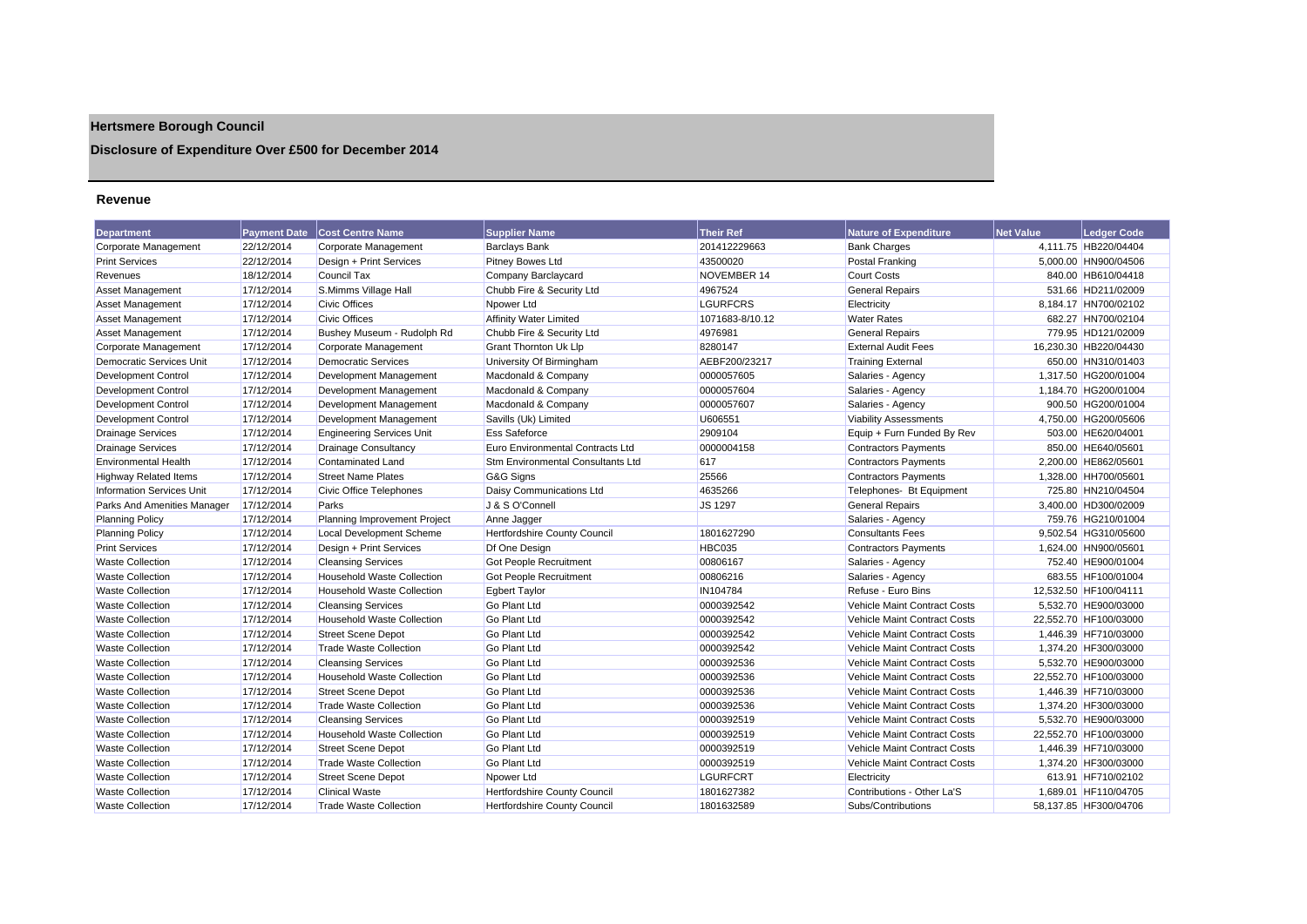| <b>Waste Collection</b>          | 17/12/2014 | <b>Household Waste Collection</b>   | Extrastaff                         | 163488         | Salaries - Agency            | 615.16 HF100/01004   |
|----------------------------------|------------|-------------------------------------|------------------------------------|----------------|------------------------------|----------------------|
| Anti Fraud Unit                  | 16/12/2014 | Anti Fraud Unit                     | Manpower Uk Ltd                    | DJ05910        | Salaries - Agency            | 2,087.26 HJ830/01004 |
| <b>Asset Management</b>          | 16/12/2014 | <b>Asset Management</b>             | Manpower Uk Ltd                    | DJ05910        | Salaries - Agency            | 1,284.40 HB270/01004 |
| <b>Asset Management</b>          | 16/12/2014 | <b>Wyllyotts Art Centre</b>         | <b>Hertsmere Leisure</b>           | OP/1026421     | Electricity                  | 2,212.34 HD100/02102 |
| Asset Management                 | 16/12/2014 | <b>Wyllyotts Art Centre</b>         | <b>Hertsmere Leisure</b>           | OP/1026422     | Electricity                  | 2,212.34 HD100/02102 |
| <b>Asset Management</b>          | 16/12/2014 | <b>Furzefield Centre Pool</b>       | <b>Hertsmere Leisure</b>           | OP/1026423     | <b>Service Contracts</b>     | 2,212.43 HD202/02028 |
| <b>Benefits</b>                  | 16/12/2014 | <b>Benefits Administration</b>      | Civica Uk Limited                  | C/RB129601     | Software Licences            | 8,262.00 HB630/04555 |
| Corporate Support                | 16/12/2014 | Partnerships & Com Engagement       | University Of Hertfordshire        | 00000077007    | Conference Exps - Officers   | 600.00 HD600/04608   |
| Democratic Services Unit         | 16/12/2014 | <b>Legal Business Unit</b>          | Manpower Uk Ltd                    | DJ05910        | Salaries - Agency            | 1,312.83 HN300/01004 |
| Development Control              | 16/12/2014 | Development Management              | Macdonald & Company                | 0000057479     | Salaries - Agency            | 1,009.80 HG200/01004 |
| <b>Development Control</b>       | 16/12/2014 | Development Management              | Manpower Uk Ltd                    | DJ05910        | Salaries - Agency            | 1,179.05 HG200/01004 |
| Development Control              | 16/12/2014 | Development Management              | Macdonald & Company                | 0000057480     | Salaries - Agency            | 1,201.25 HG200/01004 |
| <b>Development Control</b>       | 16/12/2014 | Development Management              | Macdonald & Company                | 0000057482     | Salaries - Agency            | 1,531.25 HG200/01004 |
| <b>Development Control</b>       | 16/12/2014 | Development Management              | William Lawrence Advertising Ltd   | 38567          | Advertising                  | 3,853.76 HG200/04901 |
| <b>Drainage Services</b>         | 16/12/2014 | Land Drainage Maintenance           | Manpower Uk Ltd                    | DJ05910        | Salaries - Agency            | 505.13 HE600/01004   |
| <b>Drainage Services</b>         | 16/12/2014 | <b>Drainage Consultancy</b>         | <b>Expert Property Group</b>       | 51991          | <b>Contractors Payments</b>  | 1,961.50 HE640/05601 |
| Elections                        | 16/12/2014 | <b>Electoral Registration Costs</b> | <b>Royal Mail</b>                  | 1109024594     | <b>General Postages</b>      | 4,627.69 HB810/04501 |
| <b>Environmental Health</b>      | 16/12/2014 | <b>Environmental Health</b>         | Manpower Uk Ltd                    | DJ05910        | Salaries - Agency            | 3,144.17 HF700/01004 |
| <b>Environmental Health</b>      | 16/12/2014 | <b>Pollution Control</b>            | Gradko International Ltd           | SIN146326/5671 | Miscellaneous Expenses       | 518.30 HE861/04940   |
| Finance                          | 16/12/2014 | Revenues + Benefits Unit            | Manpower Uk Ltd                    | DJ05910        | Salaries - Agency            | 2,130.12 HN150/01004 |
| Housing                          | 16/12/2014 | <b>Homelessness</b>                 | <b>Emergency Accommodation Ltd</b> | 11/2439        | Bed + Breakfast              | 644.00 HJ700/04725   |
| Housing                          | 16/12/2014 | <b>Homelessness</b>                 | <b>Parse Security Systems</b>      | 131            | Bed + Breakfast              | 6,300.00 HJ700/04725 |
| Housing                          | 16/12/2014 | <b>Homelessness</b>                 | Assetgrove Lettings Ltd            | 13719          | Bed + Breakfast              | 1,120.00 HJ700/04725 |
| Housing                          | 16/12/2014 | <b>Homelessness</b>                 | Assetgrove Lettings Ltd            | 13715          | Bed + Breakfast              | 665.00 HJ700/04725   |
| Housing                          | 16/12/2014 | <b>Homelessness</b>                 | Assetgrove Lettings Ltd            | 13716          | Bed + Breakfast              | 1,350.00 HJ700/04725 |
| Housing                          | 16/12/2014 | Homelessness                        | Assetgrove Lettings Ltd            | 13717          | Bed + Breakfast              | 1,050.00 HJ700/04725 |
| Housing                          | 16/12/2014 | <b>Homelessness</b>                 | Assetgrove Lettings Ltd            | 13712          | Bed + Breakfast              | 1,650.00 HJ700/04725 |
| Housing                          | 16/12/2014 | <b>Homelessness</b>                 | Assetgrove Lettings Ltd            | 13713          | Bed + Breakfast              | 1,350.00 HJ700/04725 |
| Housing                          | 16/12/2014 | <b>Homelessness</b>                 | Assetgrove Lettings Ltd            | 13714          | Bed + Breakfast              | 1,950.00 HJ700/04725 |
| Housing                          | 16/12/2014 | Homelessness                        | Assetgrove Lettings Ltd            | 13709          | Bed + Breakfast              | 1,350.00 HJ700/04725 |
| Housing                          | 16/12/2014 | Homelessness                        | Assetgrove Lettings Ltd            | 13710          | Bed + Breakfast              | 1,350.00 HJ700/04725 |
| Housing                          | 16/12/2014 | Homelessness                        | Civic Lodge Hotel                  | 2360           | Bed + Breakfast              | 1,650.00 HJ700/04725 |
| Housing                          | 16/12/2014 | Homelessness                        | Civic Lodge Hotel                  | 2361           | Bed + Breakfast              | 1,800.00 HJ700/04725 |
| Housing                          | 16/12/2014 | Homelessness                        | Civic Lodge Hotel                  | 2362           | Bed + Breakfast              | 1,350.00 HJ700/04725 |
| Housing                          | 16/12/2014 | Homelessness                        | Civic Lodge Hotel                  | 2359           | Bed + Breakfast              | 1,650.00 HJ700/04725 |
| Housing                          | 16/12/2014 | <b>Homelessness</b>                 | Civic Lodge Hotel                  | 2363           | Bed + Breakfast              | 1,650.00 HJ700/04725 |
| Housing                          | 16/12/2014 | <b>Homelessness</b>                 | Shiraz Jivraj                      | 1067           | Bed + Breakfast              | 6,750.00 HJ700/04725 |
| Housing                          | 16/12/2014 | Homelessness                        | <b>Emergency Accommodation Ltd</b> | 11/2488        | Bed + Breakfast              | 900.00 HJ700/04725   |
| <b>Information Services Unit</b> | 16/12/2014 | Information Services (Is)           | Ebase Technology Limited           | 3985           | It Equipment And Maintenance | 3,211.51 HN200/04565 |
| Parking                          | 16/12/2014 | <b>Parking Services</b>             | Manpower Uk Ltd                    | DJ05910        | Salaries - Agency            | 938.30 HH800/01004   |
| Parks And Amenities Manager      | 16/12/2014 | Arboricultural Work-B/Wood          | Gristwood And Toms Limited         | 28212          | <b>Contractors Payments</b>  | 625.00 HD390/05601   |
| Parks And Amenities Manager      | 16/12/2014 | Arboricultural Work-B/Wood          | <b>Gristwood And Toms Limited</b>  | 28256          | <b>Contractors Payments</b>  | 1,735.00 HD390/05601 |
| <b>Planning Policy</b>           | 16/12/2014 | <b>Planning Grants</b>              | Helen Wilson Associates Limited    | HWA156         | <b>Consultants Fees</b>      | 510.00 HG210/05600   |
| <b>Planning Policy</b>           | 16/12/2014 | Planning Improvement Project        | Anne Jagger                        | 15346          | Salaries - Agency            | 954.00 HG210/01004   |
| <b>Planning Policy</b>           | 16/12/2014 | <b>Planning Grants</b>              | <b>Idox Software Ltd</b>           | 7003762        | Software Licences            | 950.00 HG210/04555   |
| <b>Planning Policy</b>           | 16/12/2014 | <b>Planning Policy</b>              | Manpower Uk Ltd                    | DJ05910        | Salaries - Agency            | 1,193.74 HG300/01004 |
| <b>Planning Policy</b>           | 16/12/2014 | <b>Planning Policy</b>              | Macdonald & Company                | 0000057481     | Salaries - Agency            | 1,065.75 HG300/01004 |
| <b>Print Services</b>            | 16/12/2014 | Design + Print Services             | Hill & Garwood Printing Ltd        | 127832         | <b>Contractors Payments</b>  | 7,980.00 HN900/05601 |
| Revenues                         | 16/12/2014 | <b>Council Tax</b>                  | <b>Royal Mail</b>                  | 1109021792     | <b>General Postages</b>      | 833.33 HB610/04501   |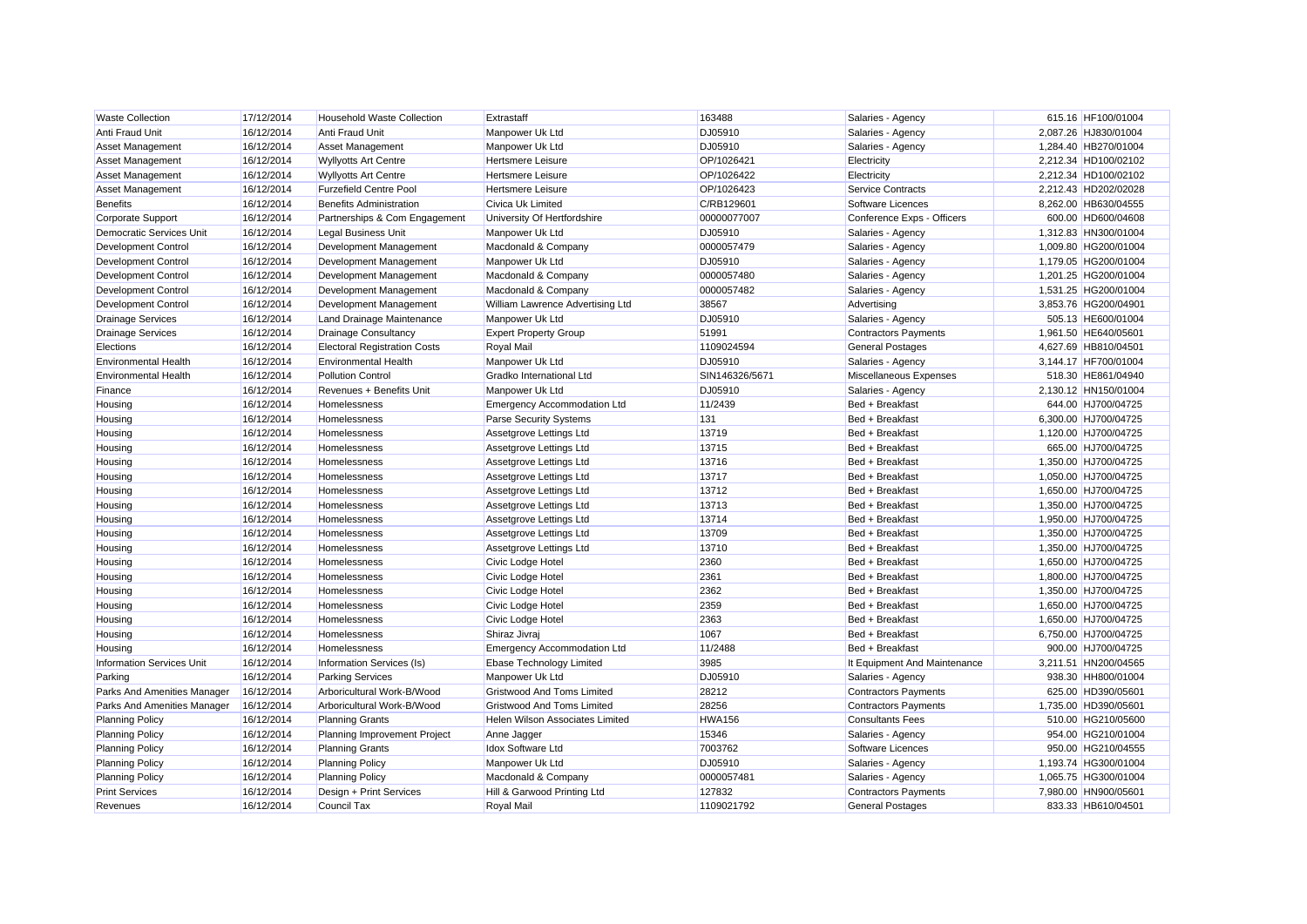| <b>Waste Collection</b>          | 16/12/2014 | <b>Cleansing Services</b>         | Manpower Uk Ltd                       | DJ05910          | Salaries - Agency                 | 1,855.99 HE900/01004  |
|----------------------------------|------------|-----------------------------------|---------------------------------------|------------------|-----------------------------------|-----------------------|
| <b>Waste Collection</b>          | 16/12/2014 | <b>Household Waste Collection</b> | Manpower Uk Ltd                       | DJ05910          | Salaries - Agency                 | 1,584.71 HF100/01004  |
| Corporate Management             | 15/12/2014 | Corporate Management              | <b>Barclays Bank</b>                  | 34351350         | <b>Bank Charges</b>               | 2,559.52 HB220/04404  |
| <b>Waste Collection</b>          | 15/12/2014 | <b>Cleansing Services</b>         | Allstar                               | E2003881189      | <b>Diesel</b>                     | 3,419.42 HE900/03021  |
| <b>Waste Collection</b>          | 15/12/2014 | <b>Household Waste Collection</b> | Allstar                               | E2003881189      | <b>Diesel</b>                     | 10,067.05 HF100/03021 |
| <b>Waste Collection</b>          | 15/12/2014 | <b>Street Scene Depot</b>         | Allstar                               | E2003881189      | <b>Diesel</b>                     | 639.40 HF710/03021    |
| <b>Waste Collection</b>          | 15/12/2014 | Trade Waste Collection            | Allstar                               | E2003881189      | <b>Diesel</b>                     | 627.49 HF300/03021    |
| <b>Print Services</b>            | 10/12/2014 | Design + Print Services           | Canon (Uk) Limited                    | 9009119          | Photocopying                      | 1.456.86 HN900/04302  |
| <b>Print Services</b>            | 10/12/2014 | Design + Print Services           | Pitney Bowes Ltd                      | 43380018         | Postal Franking                   | 5,000.00 HN900/04506  |
| <b>Waste Collection</b>          | 10/12/2014 | <b>Street Scene Depot</b>         | D2d Distribution Ltd                  | 001483           | Pubs/News/Periodicals             | 1,155.00 HF710/04308  |
| Asset Management                 | 09/12/2014 | <b>Asset Management</b>           | Venn Group Limited                    | 3010198          | Salaries - Agency                 | 541.86 HB270/01004    |
| Asset Management                 | 09/12/2014 | <b>Civic Offices</b>              | Total Gas & Power Limited             | 107776564/14     | Gas                               | 1,992.18 HN700/02101  |
| Asset Management                 | 09/12/2014 | <b>Civic Offices</b>              | Elecheck (Est) Limited                | 103285           | <b>Electrical Testing</b>         | 4,756.68 HN700/02105  |
| <b>Building Control</b>          | 09/12/2014 | <b>Building Control</b>           | Mr W E Greeves                        | H/V/356          | Fees                              | 1,137.75 HG100/04414  |
| <b>Building Control</b>          | 09/12/2014 | <b>Building Control</b>           | <b>Rics Business Services Limited</b> | 1156769 - 2015   | <b>Professional Subscriptions</b> | 506.00 HG100/01406    |
| <b>Building Control</b>          | 09/12/2014 | <b>Building Control</b>           | <b>Rics Business Services Limited</b> | 1136747 - 2015   | <b>Professional Subscriptions</b> | 506.00 HG100/01406    |
| <b>Building Control</b>          | 09/12/2014 | <b>Building Control</b>           | <b>Rics Business Services Limited</b> | 1139318          | <b>Professional Subscriptions</b> | 506.00 HG100/01406    |
| <b>Building Control</b>          | 09/12/2014 | <b>Building Control</b>           | <b>Rics Business Services Limited</b> | 1218837 - 2015   | <b>Professional Subscriptions</b> | 506.00 HG100/01406    |
| <b>Building Control</b>          | 09/12/2014 | <b>Building Control</b>           | <b>Rics Business Services Limited</b> | 1137455          | <b>Professional Subscriptions</b> | 506.00 HG100/01406    |
| <b>Corporate Communications</b>  | 09/12/2014 | <b>Corporate Communications</b>   | D2d Distribution Ltd                  | 001482           | <b>Hertsmere News Delivery</b>    | 2.310.00 HB250/04511  |
| Corporate Support                | 09/12/2014 | Prg - Revenue Expense             | The Prince'S Trust                    | 016209           | Miscellaneous Expenses            | 2,675.79 HG630/04940  |
| Democratic Services Unit         | 09/12/2014 | <b>Legal Business Unit</b>        | <b>Sellick Partnership</b>            | <b>INV112234</b> | Salaries - Agency                 | 2,330.00 HN300/01004  |
| <b>Development Control</b>       | 09/12/2014 | Development Management            | Oyster Ims Ltd                        | OY12079A         | Software Licences                 | 3,240.00 HG200/04555  |
| Finance                          | 09/12/2014 | Accountancy + Financial Servs     | Advanced Business Solutions (Coa)     | ARBK/99032149    | Software Licences                 | 975.00 HN100/04555    |
| <b>Information Services Unit</b> | 09/12/2014 | Information Services (Is)         | Swinford Consulting Ltd               | HBC201411-IS     | It Managed Services               | 945.00 HN200/04570    |
| Parks And Amenities Manager      | 09/12/2014 | Allum Ln Cemetery+Closed Gnd      | John O'Conner Grounds Maintenance     | 47936            | <b>Gm Contract Payments</b>       | 5,347.11 HE101/05605  |
| Parks And Amenities Manager      | 09/12/2014 | Bushey/Radlett Ground Maint.      | John O'Conner Grounds Maintenance     | 47936            | <b>Gm Contract Payments</b>       | 14,184.21 HD371/05605 |
| Parks And Amenities Manager      | 09/12/2014 | Bwood/Elstree/Shenley Gnd Mnt     | John O'Conner Grounds Maintenance     | 47936            | <b>Gm Contract Payments</b>       | 25,395.30 HD372/05605 |
| Parks And Amenities Manager      | 09/12/2014 | Parks Cleansing                   | John O'Conner Grounds Maintenance     | 47936            | <b>Gm Contract Payments</b>       | 6,169.38 HD302/05605  |
| Parks And Amenities Manager      | 09/12/2014 | Pbar/Sth Mimms/Ridge Gnd Mnt      | John O'Conner Grounds Maintenance     | 47936            | <b>Gm Contract Payments</b>       | 13,661.10 HD373/05605 |
| Parks And Amenities Manager      | 09/12/2014 | Contract Cleaning                 | Ccs                                   | CCS 20140147     | <b>Contractors Payments</b>       | 1,260.00 HD380/05601  |
| <b>Planning Policy</b>           | 09/12/2014 | <b>Planning Policy</b>            | Macdonald & Company                   | 0000057384       | Salaries - Agency                 | 1,053.57 HG300/01004  |
| <b>Planning Policy</b>           | 09/12/2014 | <b>Planning Policy</b>            | <b>Hertsmere Community Transport</b>  | 102              | Community Shopper                 | 10,000.00 HG300/03202 |
| <b>Print Services</b>            | 09/12/2014 | Design + Print Services           | <b>Access Plus</b>                    | OP/1949331       | <b>Contractors Payments</b>       | 2,797.95 HN900/05601  |
| <b>Print Services</b>            | 09/12/2014 | Design + Print Services           | <b>Wembley Laminates Limited</b>      | 29623            | <b>Contractors Payments</b>       | 500.00 HN900/05601    |
| <b>Print Services</b>            | 09/12/2014 | Design + Print Services           | Hill & Garwood Printing Ltd           | 127756           | <b>Contractors Payments</b>       | 1,153.00 HN900/05601  |
| <b>Print Services</b>            | 09/12/2014 | Design + Print Services           | Hill & Garwood Printing Ltd           | 127754           | <b>Contractors Payments</b>       | 1,153.00 HN900/05601  |
| <b>Print Services</b>            | 09/12/2014 | Design + Print Services           | <b>Pitney Bowes Ltd</b>               | 22562168         | Materials                         | 500.00 HN900/04003    |
| <b>Waste Collection</b>          | 09/12/2014 | <b>Clinical Waste</b>             | Daniels Healthcare Ltd                | SIN214055        | Equip + Furn Funded By Rev        | 523.20 HF110/04001    |
| <b>Waste Collection</b>          | 09/12/2014 | <b>Household Waste Collection</b> | Ssi Schaefer Ltd                      | S122005          | Refuse - Wheelie Bins             | 1,848.00 HF100/04110  |
| <b>Waste Collection</b>          | 09/12/2014 | <b>Household Waste Collection</b> | <b>Straight Plc</b>                   | 0000015144       | Equip + Furn Funded By Rev        | 604.80 HF100/04001    |
| <b>Waste Collection</b>          | 08/12/2014 | <b>Cleansing Services</b>         | Allstar                               | E2003808360      | <b>Diesel</b>                     | 2,635.48 HE900/03021  |
| <b>Waste Collection</b>          | 08/12/2014 | <b>Household Waste Collection</b> | Allstar                               | E2003808360      | <b>Diesel</b>                     | 9,847.64 HF100/03021  |
| <b>Waste Collection</b>          | 08/12/2014 | <b>Trade Waste Collection</b>     | Allstar                               | E2003808360      | <b>Diesel</b>                     | 629.68 HF300/03021    |
| Anti Fraud Unit                  | 05/12/2014 | Anti Fraud Unit                   | Manpower Uk Ltd                       | DJ05259          | Salaries - Agency                 | 2.031.59 HJ830/01004  |
| Asset Management                 | 05/12/2014 | <b>Asset Management</b>           | Manpower Uk Ltd                       | DJ05259          | Salaries - Agency                 | 1,252.29 HB270/01004  |
| Corporate Support                | 05/12/2014 | Assistance To Vol Organisation    | Elstree And Borehamwood Museum        | <b>EBW</b>       | Core Funding                      | 10,550.00 HD110/04709 |
| Corporate Support                | 05/12/2014 | <b>Lsp Health Care</b>            | Parkrun Limited                       | 0000546          | Miscellaneous Expenses            | 3.000.00 HE853/04940  |
| <b>Customer Services</b>         | 05/12/2014 | Civic Office Keepers              | Proforce 1 Security Ltd               | PF553            | Salaries - Agency                 | 945.00 HO300/01001    |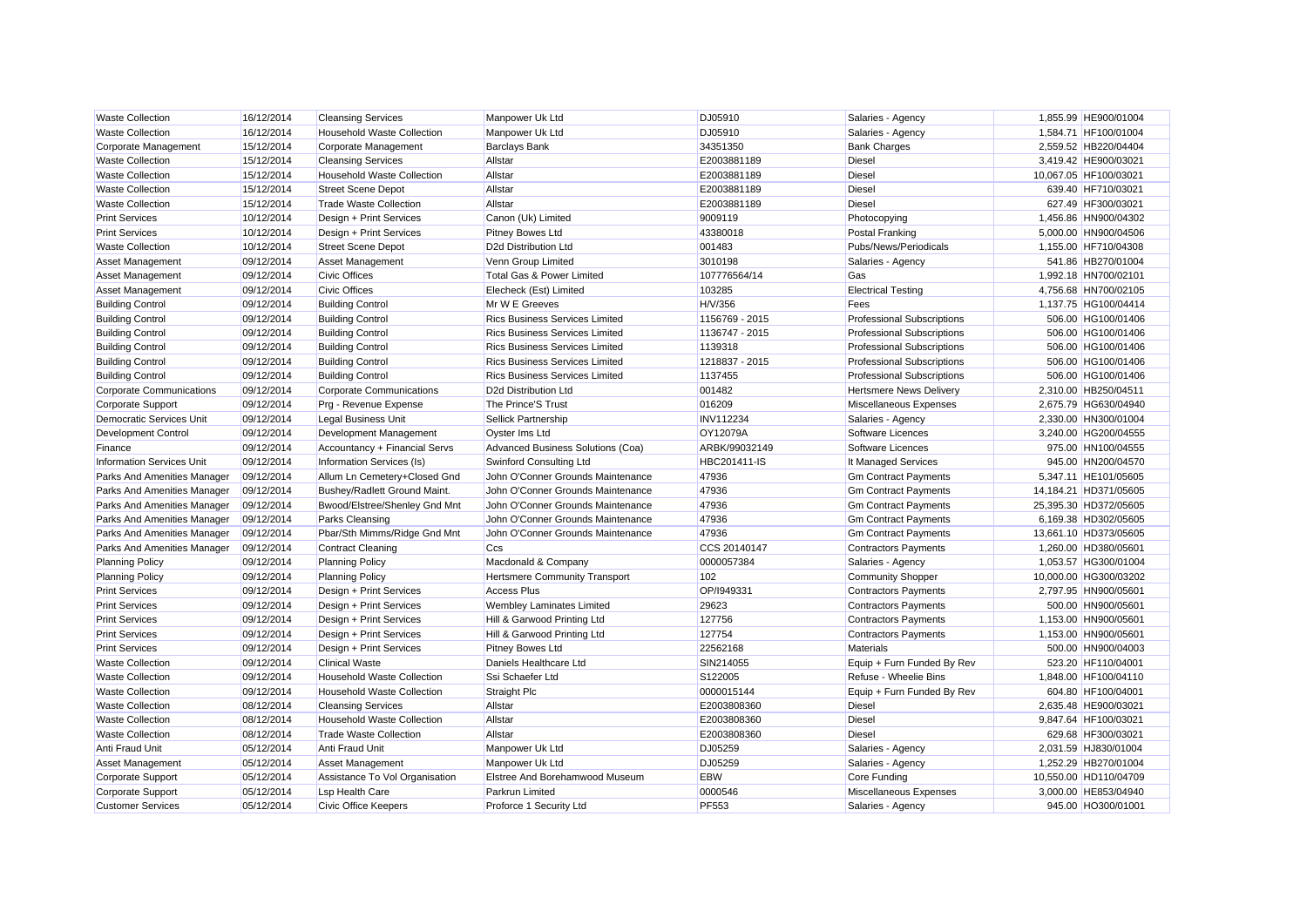| <b>Customer Services</b>        | 05/12/2014 | <b>Civic Office Keepers</b>       | Proforce 1 Security Ltd                | <b>PF554</b>   | Salaries - Agency          | 2,211.00 HO300/01001  |
|---------------------------------|------------|-----------------------------------|----------------------------------------|----------------|----------------------------|-----------------------|
| Democratic Services Unit        | 05/12/2014 | <b>Legal Business Unit</b>        | Manpower Uk Ltd                        | DJ05259        | Salaries - Agency          | 973.31 HN300/01004    |
| <b>Development Control</b>      | 05/12/2014 | Development Management            | Manpower Uk Ltd                        | DJ05259        | Salaries - Agency          | 1,120.41 HG200/01004  |
| <b>Drainage Services</b>        | 05/12/2014 | Land Drainage Maintenance         | Manpower Uk Ltd                        | DJ05259        | Salaries - Agency          | 505.13 HE600/01004    |
| <b>Environmental Health</b>     | 05/12/2014 | <b>Environmental Health</b>       | Manpower Uk Ltd                        | DJ05259        | Salaries - Agency          | 1,558.05 HF700/01004  |
| Finance                         | 05/12/2014 | Revenues + Benefits Unit          | Manpower Uk Ltd                        | DJ05259        | Salaries - Agency          | 3,153.95 HN150/01004  |
| Housing                         | 05/12/2014 | <b>Homelessness</b>               | <b>Emergency Accommodation Ltd</b>     | 11/2338        | Bed + Breakfast            | 1,470.00 HJ700/04725  |
| Housing                         | 05/12/2014 | Homelessness                      | <b>Emergency Accommodation Ltd</b>     | 11/2350        | Bed + Breakfast            | 1,140.00 HJ700/04725  |
| Housing                         | 05/12/2014 | Homelessness                      | <b>Emergency Accommodation Ltd</b>     | 11/2435        | Bed + Breakfast            | 1,440.00 HJ700/04725  |
| Housing                         | 05/12/2014 | Homelessness                      | <b>Emergency Accommodation Ltd</b>     | 11/2457        | Bed + Breakfast            | 684.00 HJ700/04725    |
| Housing                         | 05/12/2014 | Homelessness                      | <b>Emergency Accommodation Ltd</b>     | 11/2466        | Bed + Breakfast            | 1,140.00 HJ700/04725  |
| Housing                         | 05/12/2014 | Homelessness                      | <b>Emergency Accommodation Ltd</b>     | 11/2475        | Bed + Breakfast            | 1,380.00 HJ700/04725  |
| Housing                         | 05/12/2014 | Homelessness                      | <b>Emergency Accommodation Ltd</b>     | 11/2476        | Bed + Breakfast            | 1,080.00 HJ700/04725  |
| Housing                         | 05/12/2014 | Homelessness                      | <b>Emergency Accommodation Ltd</b>     | 11/2477        | Bed + Breakfast            | 1,380.00 HJ700/04725  |
| Housing                         | 05/12/2014 | Homelessness                      | <b>Emergency Accommodation Ltd</b>     | 11/2478        | Bed + Breakfast            | 1,380.00 HJ700/04725  |
| Housing                         | 05/12/2014 | Homelessness                      | <b>Emergency Accommodation Ltd</b>     | 11/2479        | Bed + Breakfast            | 1,380.00 HJ700/04725  |
| Housing                         | 05/12/2014 | <b>Homelessness</b>               | <b>Emergency Accommodation Ltd</b>     | 11/2480        | Bed + Breakfast            | 1,380.00 HJ700/04725  |
| Housing                         | 05/12/2014 | Homelessness                      | <b>Emergency Accommodation Ltd</b>     | 11/2482        | Bed + Breakfast            | 1,740.00 HJ700/04725  |
| <b>Local Land Charges</b>       | 05/12/2014 | <b>Land Charges</b>               | <b>Local Government Association</b>    | 40139059       | <b>Court Costs</b>         | 1,222.14 HC100/04418  |
| Parking                         | 05/12/2014 | <b>Parking Services</b>           | <b>Tony Simmons Services</b>           | TS-405-482014  | Repairs + Renewals         | 535.00 HH800/04002    |
| Parking                         | 05/12/2014 | <b>Parking Services</b>           | Manpower Uk Ltd                        | DJ05259        | Salaries - Agency          | 906.98 HH800/01004    |
| Parks And Amenities Manager     | 05/12/2014 | Parks                             | J & S O'Connell                        | JS1294         | <b>General Repairs</b>     | 4.032.00 HD300/02009  |
| Parks And Amenities Manager     | 05/12/2014 | Parks                             | <b>Wildflower Turf Ltd</b>             | <b>INV358</b>  | Parks Development          | 1,300.00 HD300/05604  |
| <b>Planning Policy</b>          | 05/12/2014 | Planning Improvement Project      | Anne Jagger                            | 15312          | Salaries - Agency          | 954.00 HG210/01004    |
| <b>Planning Policy</b>          | 05/12/2014 | <b>Planning Policy</b>            | Manpower Uk Ltd                        | DJ05259        | Salaries - Agency          | 1,109.14 HG300/01004  |
| Sports & Cultural Services      | 05/12/2014 | Sports + Youth Development        | Zenith Trampoline Club                 | 21214          | Salaries - Agency          | 623.00 HD256/01004    |
| <b>Waste Collection</b>         | 05/12/2014 | <b>Household Waste Collection</b> | Welwyn Hatfield Borough Council        | 20234520       | Partnership working        | 1,435.07 HF100/05832  |
| <b>Waste Collection</b>         | 05/12/2014 | <b>Cleansing Services</b>         | Manpower Uk Ltd                        | DJ05259        | Salaries - Agency          | 1,462.04 HE900/01004  |
| <b>Waste Collection</b>         | 05/12/2014 | <b>Household Waste Collection</b> | Manpower Uk Ltd                        | DJ05259        | Salaries - Agency          | 2,930.73 HF100/01004  |
| <b>Asset Management</b>         | 03/12/2014 | <b>Building Maintenance Prog</b>  | F J French Limited                     | 1106           | Asbestos Removal           | 13,374.00 HD201/02051 |
| Asset Management                | 03/12/2014 | <b>Civic Offices</b>              | The Fresh-Ground Coffee Service        | 294898         | Service Contracts          | 530.92 HN700/02028    |
| <b>Asset Management</b>         | 03/12/2014 | <b>Civic Offices</b>              | The Fresh-Ground Coffee Service        | 294899         | <b>Service Contracts</b>   | 1,008.80 HN700/02028  |
| Asset Management                | 03/12/2014 | Asset Management                  | <b>Estateman Limited</b>               | 1711/14        | Equip + Furn Funded By Rev | 5,600.00 HB270/04001  |
| <b>Asset Management</b>         | 03/12/2014 | <b>Building Maintenance Prog</b>  | <b>Gva Grimley Ltd</b>                 | 2084828        | <b>Building Repairs</b>    | 3,084.20 HD201/02001  |
| <b>Corporate Communications</b> | 03/12/2014 | Corporate Communications          | Nomad Graphique                        | <b>NOM7182</b> | Printing                   | 1.200.00 HB250/04311  |
| <b>Development Control</b>      | 03/12/2014 | Development Management            | Macdonald & Company                    | 0000057263     | Salaries - Agency          | 2,434.74 HG200/01004  |
| <b>Development Control</b>      | 03/12/2014 | Development Management            | Macdonald & Company                    | 0000057382     | Salaries - Agency          | 1,149.06 HG200/01004  |
| <b>Development Control</b>      | 03/12/2014 | Development Management            | Macdonald & Company                    | 0000057385     | Salaries - Agency          | 1,980.00 HG200/01004  |
| <b>Development Control</b>      | 03/12/2014 | Development Management            | Macdonald & Company                    | 0000057383     | Salaries - Agency          | 751.75 HG200/01004    |
| Finance                         | 03/12/2014 | Accountancy + Financial Servs     | Nomad Graphique                        | <b>NOM7182</b> | Pubs/News/Periodicals      | 600.00 HN100/04308    |
| Finance                         | 03/12/2014 | Revenues + Benefits Unit          | Badenoch & Clark                       | 4595257/58/61/ | Salaries - Agency          | 3,685.51 HN150/01004  |
| <b>General Expenses</b>         | 03/12/2014 | <b>General Expenses</b>           | Firstcare                              | 4553           | Medical                    | 833.33 HB100/01414    |
| Housing                         | 03/12/2014 | Homelessness                      | Stef & Philips Ltd                     | <b>HBC002</b>  | Bed + Breakfast            | 2,040.00 HJ700/04725  |
| Housing                         | 03/12/2014 | <b>Homelessness</b>               | Stef & Philips Ltd                     | HBC003         | Bed + Breakfast            | 595.00 HJ700/04725    |
| Housing                         | 03/12/2014 | Single Homelessness               | Mrs Lilya Pasea                        | 25 PARSONS     | <b>Rent Schemes</b>        | 600.00 HJ730/04726    |
| Sports & Cultural Services      | 03/12/2014 | Sports + Youth Development        | <b>Hertsmere Leisure</b>               | OP/I026244     | <b>Premises Hire</b>       | 1,007.00 HD256/02201  |
| Sports & Cultural Services      | 03/12/2014 | Sports + Youth Development        | <b>Hertsmere Leisure</b>               | OP/I026245     | <b>Premises Hire</b>       | 1,285.00 HD256/02201  |
| <b>Waste Collection</b>         | 03/12/2014 | Household Waste Collection        | Wyg Environment Planning Transport Ltd | 806218         | <b>Consultants Fees</b>    | 2,750.00 HF100/05600  |
| <b>Anti Fraud Unit</b>          | 02/12/2014 | Anti Fraud Unit                   | Manpower Uk Ltd                        | DJ04754        | Salaries - Agency          | 2,073.34 HJ830/01004  |